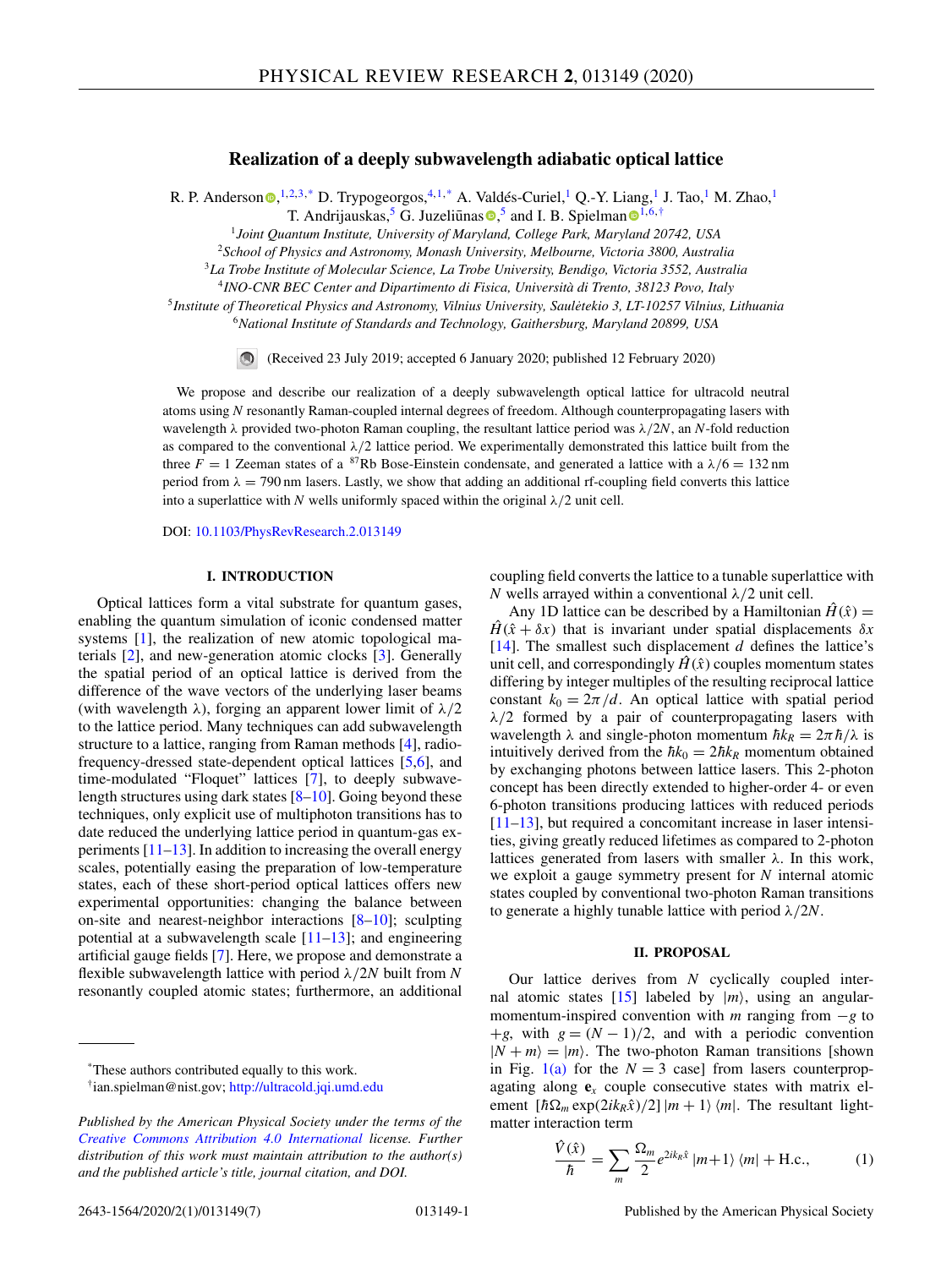<span id="page-1-0"></span>

FIG. 1. Experimental and conceptional schematic for  $N = 3$ . (a) Experimental geometry and level diagram. A BEC is illuminated by a pair of laser beams that complete two-photon Raman transitions between *N* internal states. (b) Computed adiabatic potentials illustrating the spatial subdivision of this lattice. The dashed curves were computed for  $\hbar \Omega = (1.0, 1.0, 1.0) \times E_R$  and  $\delta = 0$ ; the solid curves were computed for  $\hbar \Omega = (1.0, 1.25, 0.75) \times E_R$  and  $\delta = 0$ . The ternary diagram to the right shows the color scheme used throughout this paper to indicate the fractional composition of states. (c) Internal state–momentum coupling diagrams showing nodes describing states (labeled by internal state and momentum) connected by links denoting the laser-induced momentum kicks on each link (left) transferred to a single link (right) after the state-dependent gauge transformation.

and state-dependent energy shifts  $\hat{\Delta}/\hbar = \sum_{m} \delta_m |m\rangle \langle m|$  are manifestly invariant under discrete spatial translations by multiples of  $\lambda/2$ . This lattice's true nature is evidenced by the adiabatic potentials resulting from diagonalizing  $\hat{V}(\hat{x}) +$  $\Delta$ , as plotted in Fig. 1(b) for  $N = 3$ . These potentials repeat three times within the purported  $\lambda/2$  unit cell, suggesting an *N*-fold reduced unit cell, and therefore an *N*fold enlarged Brillouin zone (BZ). This reduction is made explicit by a state-dependent gauge transformation  $\Phi(\hat{x}) =$  $\exp(i\sum_{m}2mk_{R}\hat{x} |m\rangle\langle m|)$  that leaves  $\hat{\Delta}$  unchanged, but takes  $\hat{V}(\hat{x})$  into

$$
\frac{\hat{V}'(\hat{x})}{\hbar} = \left(\frac{\Omega_g}{2}e^{2iNk_R\hat{x}}\,|-g\rangle\,\langle g| + \sum_{m=-g}^{g-1} \frac{\Omega_m}{2}\,|m+1\rangle\,\langle m|\right) + \text{H.c.},
$$

revealing a unit cell [\[16\]](#page-6-0) with size  $d = \lambda/2N$  and reciprocal lattice vector  $k_0 = 2k_R N$  [\[17\]](#page-6-0). Figure 1(c) compares the transitions driven by  $\hat{V}(\hat{x})$  (left) with those possible from  $\hat{V}'(\hat{x})$  (left), in both cases starting in  $|k = 0, m = 0\rangle$  for  $N = 3$ . This shows that  $\hat{V}(\hat{x})$  couples states of all momenta separated by  $2k_R$ , albeit in different internal states, while  $\hat{V}'(\hat{x})$ either changes the momentum in units of  $6k_R$  or leaves it unchanged. Similarly to 1D spin-orbit coupling experiments [\[18\]](#page-6-0), this gauge transformation also introduces a spatially uniform vector-gauge potential  $\hat{A} = -\sum_{m} 2\hbar k_{R}m |m\rangle \langle m|$  leading to the kinetic energy  $(\hbar \hat{k}' - \hat{A})^2 / 2M$ ; we denote the momentum in the gauge-transformed frame as  $\hbar k'$ . During the preparation of this paper, we learned of a proposal [\[19\]](#page-6-0) that focuses on a similar lattice for ring-shaped traps using Laguerre-Gauss Raman laser modes, but which notes the connection to linear geometries.

The dashed curves in Fig.  $1(b)$  depict an additional feature of this system: in the special case of zero detuning  $\hat{\Delta} = 0$ and isotropic coupling  $\Omega_i = \Omega_j$ , the subwavelength lattice fragments into three interwoven  $d = \lambda/2$  sinusoidal lattices, each comprised of equally weighted superpositions of the |*m* states.

## **III. IMPLEMENTATION**

Our experiments began with nearly pure <sup>87</sup>Rb BECs in a crossed optical dipole trap  $[20]$ , with frequencies  $(f_x, f_y, f_z) \approx (45, 55, 160)$  Hz. A magnetic field  $B_0 =$ 3.4031(1) mT along  $\mathbf{e}_z$  Zeeman-split the  $|m_F = -1, 0, +1\rangle$ states comprising the ground state  $F = 1$  manifold by  $\omega_Z/2\pi \approx 23.9 \text{ MHz}$ . We first coupled these states with strength  $\Omega_{\text{rf}}/2\pi = 134.5(1) \text{ kHz}$ , using a strong radio frequency (rf) magnetic field oscillating along  $e_x$  with angular frequency  $\omega_Z$ . This made a trio of dressed states [\[21–23\]](#page-6-0) which we denote by  $|m = -1\rangle$ ,  $|0\rangle$ , and  $|+1\rangle$ with energies  $\hbar \omega_{\pm 1,0}$ . Unlike the bare  $m_F$  states, every pair of these states can be Raman coupled using lasers detuned far from resonance as compared to the excited-state hyperfine splitting [\[21\]](#page-6-0). The resulting three energy splittings  $(\delta\omega_{-1}, \delta\omega_0, \delta\omega_{+1})/2\pi = (182.4(1), 99.2(1), 281.6(1))$  kHz with  $\delta \omega_m = |\omega_{m+1} - \omega_m|$  were at least first-order insensitive to magnetic field fluctuations, rendering our experiment insensitive to the  $0.1 \mu T$  scale magnetic field noise in our laboratory. These states are further immune to the 2-body spin relaxation collisions that often plague mixtures between different hyperfine manifolds.

We coupled the dressed states using a pair of crosspolarized Raman laser beams counterpropagating along **e***<sup>x</sup>* tuned to the "magic-zero" wavelength  $\lambda = 790$  nm where the scalar light shift vanishes [\[24\]](#page-6-0). This laser served to define the single-photon recoil energy  $E_R = \hbar^2 k_R^2 / 2M$  for atoms with mass *M*. The Raman beam traveling along  $+{\bf e}_x$  had frequency [\[25\]](#page-6-0)  $\omega^+ = \omega_0 + \omega_z$ , while the beam traveling along  $-\mathbf{e}_x$ carried frequencies  $\omega_m^- = \omega_0 \pm (\delta \omega_m + \delta_m)$ . In what follows we maintain the detunings  $\delta_i \approx 0$  to within our experimental control, and state their measured values in the figure captions. The  $\pm$  is selected as indicated in Fig. 1(a), such that  $|-g\rangle$  to  $|+g\rangle$  transition has the opposite frequency shift to impart the same phase factor as the remaining transitions. Changing the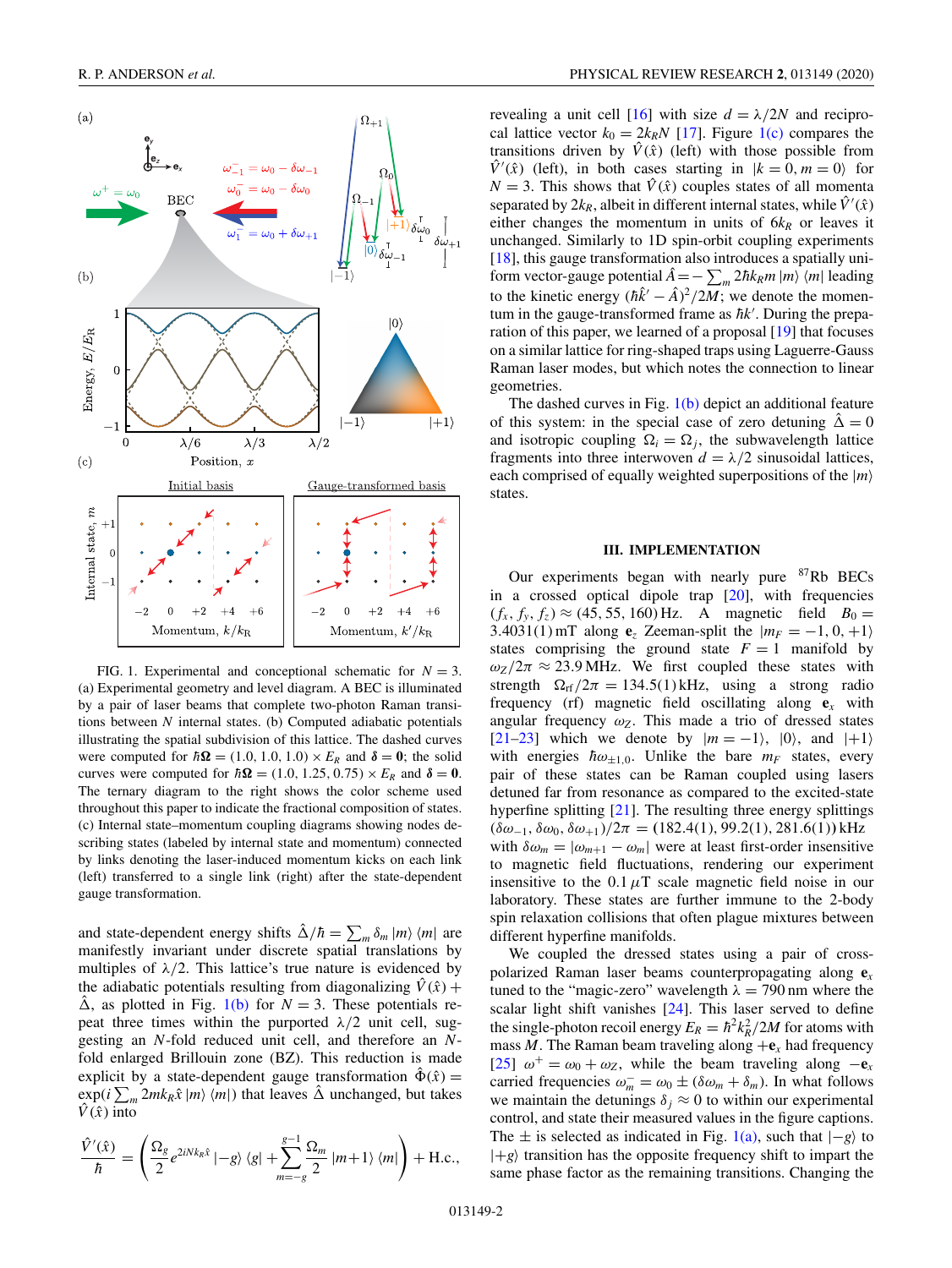sign on any  $\delta \omega_m$  leaves the transition in Raman resonance, but inverts the sign of the associated phase factor in Eq. [\(1\)](#page-0-0), increasing the unit cell size as noted above. The coupling strength of each Raman transition  $\hbar \Omega_m \lesssim E_R$  from state  $|m\rangle$ to  $|m+1\rangle$  was far smaller than the  $\delta\omega_m$  spacing between the three  $|m\rangle$  states. This simultaneously ensured the validity of the rotating-wave approximation and rendered negligible second-order energy shifts due to off-resonant coupling to other transitions.

In the following experiments, we prepared the BEC in any of the three  $|m\rangle$  states [\[22\]](#page-6-0) before applying any additional coupling fields. We measured the final state by first abruptly turning off the Raman lasers and the dipole trap, thereby projecting onto the  $|m\rangle$  states and free momentum states. We then adiabatically transformed the  $|m\rangle$  states back to the standard  $|m_F\rangle$  spin states in about 1ms by simultaneously ramping  $B_0$  away from rf resonance and ramping  $\Omega_{\rm rf}$  to zero [\[22\]](#page-6-0). During the following 21 ms time-of-flight the Stern-Gerlach force from a magnetic field gradient first separated these spin states, and we obtained the resulting spin-resolved momentum distribution using absorption imaging.

## **IV. ENLARGED BZ**

We experimentally resolved the enlarged BZ by measuring the internal-state composition in the lowest band as a function of the crystal momentum  $\hbar q$  and show that it repeats every  $6\hbar k_R$  rather than every  $2\hbar k_R$  as would be expected for a  $\lambda/2$ lattice period. This shows that the BZ must be at least  $6\hbar k_R$ in extent, but does not exclude the possibility of a BZ even larger than predicted. Given the agreement of our experiment with our microscopic model, we take this as support of our model which contains a 3-fold enlarged BZ.

We used the narrow momentum distribution of a BEC to probe individual Bloch states, and rather than accelerating the BEC to access nonzero crystal momentum states, we instead ramped on a moving lattice in  $200 \mu s$ , adiabatically loading BECs at rest in the laboratory frame into nonzero crystal momentum states of the moving lattice. We brought the lattice into motion  $[26,27]$  by detuning one of the two Raman lasers by  $\delta v$ , giving a crystal momentum of  $q/k_R$  =  $h \delta v/(4E_R)$  in the lattice's rest frame. After a brief 50  $\mu$ s hold in the moving lattice, we measured the state-resolved momentum distribution. As shown in Fig. 2 (top), the lowest band contains three local minima near  $q = -2k_R$ , 0, or  $2k_R$ , predominantly derived from the  $|+1\rangle$ ,  $|0\rangle$ , or  $|-1\rangle$  state, respectively. The first excited band approaches the lowest band at band gaps (avoided crossings) between these minima, rendering our lattice turn-on nonadiabatic in their vicinity. Accordingly, we accessed the entirety of the enlarged BZ in a piecewise manner: for each of the three initial states, we applied the above method to focus on a single  $2\hbar k_R$  interval.

We operated in a regime of unequal coupling (see caption), where the adiabatic potential cannot be decomposed into independent sinusoids. Figure 2 (bottom) shows the measured occupation probability in each of the  $|m\rangle$  states, immediately exposing the enlarged BZ. The solid curves are the result of a numerical simulation via unitary dynamics of our loading procedure which are in near-perfect agreement with our measurements. The differing population ratios in the



FIG. 2. Enlarged BZ. The top axis shows the frequency shift  $\delta v$  used to effect a moving lattice that populated the desired  $\hbar q$ state. Top: Computed band structure. Each solid curve is shaded in accordance with the population in the  $|-1\rangle$ ,  $|0\rangle$ ,  $|+1\rangle$  using the ternary diagram in Fig.  $1(b)$ . The dashed curves depict the bare free particle dispersion absent Raman coupling. Bottom: Internal state composition of the lowest band. Different regions of the BZ were explored by starting in the three  $|m\rangle$  states. The solid curves plot the outcome of a full simulation of our experimental protocol. We determine the Raman coupling strengths to be  $\hbar \Omega$  =  $(0.54(1), 0.29(1), 0.61(1)) \times E_R$  and detunings  $\hbar |\delta_m| \leq 0.07(1)E_R$ .

vicinity of the band gaps result from the asymmetric Raman coupling.

### **V. SUPERLATTICE**

We conclude by describing how to gain individual control over the energy minima of the *N* sublattice sites discussed above, essentially combining *N* reduced unit cells into a superlattice structure: a  $\lambda/2$  period lattice with *N* basis states (sites). We demonstrate this principle by creating a tunable triple-well lattice.

We break the symmetry between the three sublattice sites using a spatially homogeneous coupling with strength  $\Omega_m^{\text{rf}}$  and phase  $\phi_m^{\text{rf}}$  to the matrix element in Eq. [\(1\)](#page-0-0), giving combined matrix elements such as  $\left[\Omega_m \exp(2ik_R\hat{x}) + \Omega_m^{\text{rf}} \exp(i\phi_m^{\text{rf}})\right]/2$ . Figure  $3(a)$  shows a connected graph with nodes depicting the collection of momentum and internal states that a system initially in  $|k' = 0, m = 0\rangle$  can couple to, with red and black links denoting Raman and rf transition matrix elements, respectively. In the gauge-transformed frame all rf transitions change momentum [are diagonal in Fig.  $3(a)$ ], while only some Raman transitions change momentum. Figures  $3(a)$ –  $3(i)$ , with only Raman coupling, are simply an expanded view of Fig.  $1(c)$ , where the coupled states differ in momentum by  $6\hbar k_R$ , yielding a  $\lambda/6$  period, but in (ii) the rf term couples to the previously disconnected groups of states differing in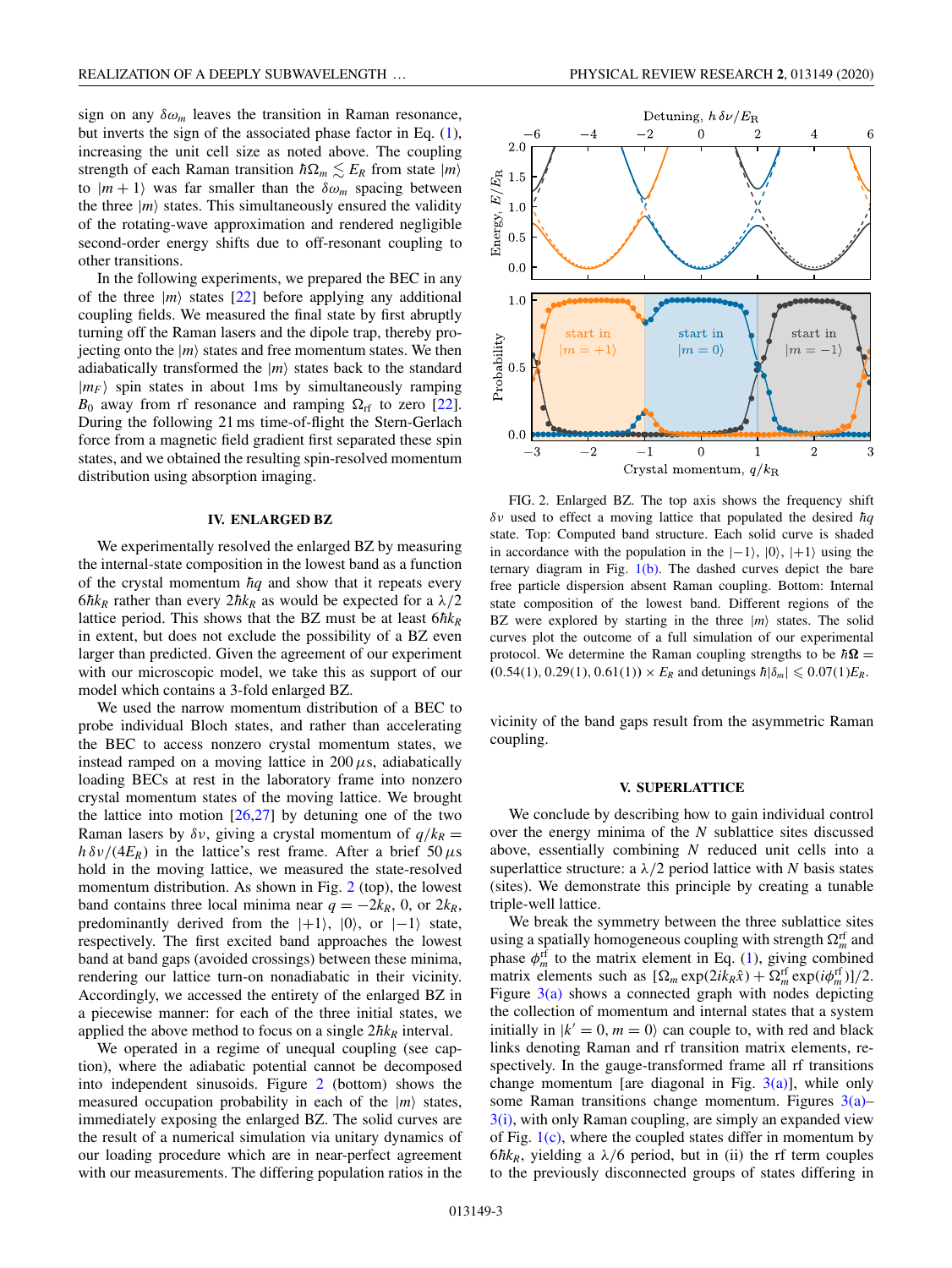<span id="page-3-0"></span>

FIG. 3. (i) Subwavelength lattice and (ii) superlattice. (a) Momentum-coupling graphs as in Fig.  $1(c)$ , with red links from Raman coupling and black links from rf coupling. Panels (b)–(e) share the same parameters with  $\hbar \Omega = (0.87, 0.98, 0.82) \times E_R$  and  $\hbar\delta$  = (0.08, 0.08, 0.15) ×  $E_R$ , with columns (i) and (ii) depicting  $\hbar\Omega_{\text{rf}} = 0$  and  $\hbar\Omega_{\text{rf}} = (0, 0.7, 0) \times E_R$ , respectively. (b) Computed adiabatic potentials with rf phase  $\phi_0 = \pi/4$ . (c) Computed band structure for the experimental parameters [shaded per Fig.  $1(b)$ ]. (d) Measured probability in  $|-1\rangle$  as a function of time and crystal momentum, for a system initially in  $|-1\rangle$ . Dark and light color tones indicate high and low probability, respectively. (e) PSDs obtained from time traces such as in (c). Each PSD is derived from the time evolution of all three internal states, averaged over five time series. For the Raman-only data (i) we started in the  $|m = -1\rangle$ state only, while for the Raman and rf data in (ii) we increased the signal-to-noise ratio by combining data starting in all three internal states. The horizontal structures present in both data sets around 2.5 $E_R$  result from laboratory technical noise.

momentum by just  $2\hbar k_R$ , yielding a  $\lambda/2$  period. The most significant effect of even one such rf coupling is to shift the energies within the unit cell as shown in Fig. 3(b). As in Fig. [1\(b\),](#page-1-0) the dashed curves show the three uncoupled sinusoids present for uniform detuning and Raman coupling, which we now enumerate with  $\ell$ , ranging from 1 to *N*. At lowest order rf shifts these curves by an energy  $\hbar \Omega_m^{\text{rf}} \cos(2\pi \ell / N + \phi_m^{\text{rf}}) / N$ , and at higher order it introduces new transition matrix elements between the adiabatic potentials. Figure  $3(c)$  shows the resulting band structure in the initial BZ. In the subwavelength lattice case (i), the single lowest band appears as a group of three bands, which are connected across the edge of the BZ; in the superlattice case (ii), this single connected curve becomes gapped at the edge of the BZ, splitting into three distinct bands. Just as the familiar bipartite (double-well) Su-Schrieffer-Heeger model [\[28\]](#page-6-0) has a pair of low-energy bands, this *N*-partite lattice has *N* low-energy bands.

We experimentally demonstrated this concept by adding one rf-coupling field to our Raman lattice and directly verified the formation of the superlattice potential using Fourier transform spectroscopy [\[29\]](#page-6-0), which we detail in Appendix [A.](#page-5-0) The essential concept of this technique is that as a quantum system undergoes unitary evolution, the observed probabilities have a spectrum composed of all the frequency differences between the energy eigenstates, with amplitude proportional to the transition matrix elements. The frequency differences are obtained from the power spectral density (PSD; magnitudesquared of the Fourier transform) of experimental time traces. Here we apply this technique starting with noncondensed en-sembles [\[30\]](#page-6-0) spanning the whole BZ, and in any internal state; we simultaneously applied the Raman coupling and a single rf coupling  $\Omega_0^{\text{rf}}$ , coupling  $|m = 0\rangle$  with  $|m = +1\rangle$ . We then measured the resulting time-evolving state-resolved momentum distributions for 2 ms. Figure  $3(d)$  shows representative momentum distributions spanning the BZ as a function of time for atoms starting and ending in internal state  $|m = -1\rangle$ .

Figure  $3(e)$  shows the PSDs computed for each initial momentum state separately, both without (left) and with (right) rf coupling, with a  $\approx 0.5$  kHz frequency resolution from the 2 ms evolution time. The Raman-only data (i) are dominated by a single difference frequency associated with the Raman lattice's splitting; here the nearly degenerate spectra associated with the enlarged BZ lie atop each other and cannot be distinguished. The addition of rf coupling (ii) lifted this degeneracy and produced three subbands, each associated with a single site of the 3-partite lattice, which are manifested by the appearance of three resolvable energy differences in the Fourier transform spectrum.

# **VI. CONNECTION TO SINUSOIDAL LATTICES**

The three gray dashed adiabatic potentials shown in Fig. [1\(b\)](#page-1-0) rightly suggest that in the simple case of uniform coupling  $\Omega_m = \overline{\Omega}$  and zero detuning  $\delta = 0$ , the lattice decomposes into three independent sinusoidal lattices each with depth  $2\hbar\bar{\Omega}$  obtained by diagonalizing  $\hat{V}'(\hat{x})$ . We confirmed this picture by following the unitary evolution of a BEC suddenly exposed to all three Raman fields simultaneously and observed diffraction into discrete momentum orders spaced by  $6\hbar k_R$  within each final internal state offset by  $\pm 2\hbar k_R$  in the  $|m = +1\rangle$  and  $|m = -1\rangle$  states, respectively, as shown in the top panel of Fig. [4.](#page-4-0) For any initial internal state, the dynamics of these orders individually were indistinguishable from the  $2\hbar k_R n$  orders diffracting off a conventional 1D optical lattice.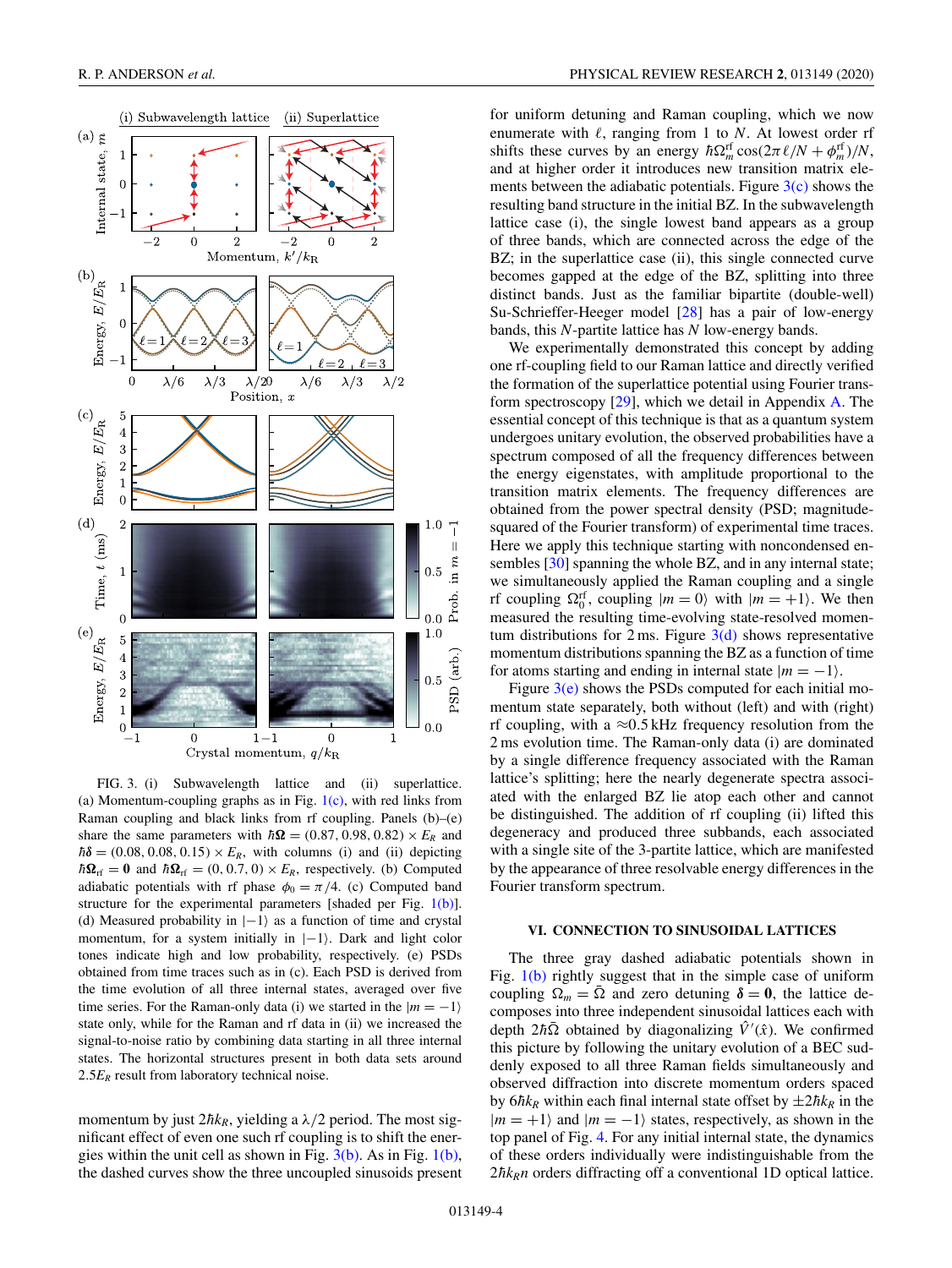<span id="page-4-0"></span>

FIG. 4. Stroboscopic evolution starting in  $|m = 0\rangle$ . During each pulse the Raman lasers were applied for  $50 \mu s$  and then removed for 16.8  $\mu$ s, giving a total pulse duration close to  $h/(4E_R)$ . Top: Absorption images showing the initial  $k = 0$  state and diffracted orders for 2 and 13 pulses, respectively. The symbols plot the population  $|m = 0\rangle$ ,  $|+1\rangle$ , and  $|-1\rangle$ , colored blue, orange, and gray, respectively. Bottom: The solid curves depict our full lattice model using calibrated couplings  $\hbar \Omega = (0.58(1), 0.57(1), 0.58(1)) \times E_R$  and detunings  $\hbar\delta = (0, -0.03(1), 0) \times E_R$ . The detuning of the initial state  $\delta_0$  was the only fit parameter. The dashed curve plots the prediction of the simple lattice model with a depth  $\hbar(\Omega_0 + \Omega_{-1}) = 1.15(2)E_R$ and the same  $-0.03E_R$  energy shift of the initial state.

We enhanced the diffraction from our comparatively shallow lattice by pulsing it repeatedly [\[31\]](#page-6-0): alternating between periods of evolution with and without the lattice present allows a state initially in  $|k = 0\rangle$  to acquire far more population in  $|k = \pm 2k_R\rangle$  than from a single uninterrupted pulse of any duration. Figure 4 shows the resulting evolution for a system initially in  $|m = 0\rangle$ ; the solid curves depict the prediction of our full lattice model using independently calibrated couplings (see caption). For weak Raman coupling such as ours, the matrix elements directly coupling the initial state dominate the dynamics. The dashed curves depict the prediction of a simple 1D lattice with depth  $\hbar(\Omega_{m=0} + \Omega_{m=-1}) = 1.15(2)E_R$ .

### **VII. TIGHT-BINDING MODEL**

The general band structure of this lattice must be obtained through numerical diagonalization. For zero detuning and nearly equal couplings  $\Omega_m = \overline{\Omega} + \delta \Omega_m$ , with  $|\delta \Omega_m| \ll \overline{\Omega}$ , some lattice properties reduce to those of the conventional  $\lambda/2$  lattice [\[32\]](#page-6-0) of depth  $sE_R = 2\hbar\Omega$  described in the previous section. For example, the gap between the lowest two bands is *sE<sub>R</sub>*/2 for *s*  $\ll$  4 and  $(2\sqrt{s} - 1)E_R$  for *s*  $\gg$  4.

More specifically, the tight-binding model suitable for the ground band of this lattice consists of *N* sites within each original unit cell derived from the *N* minima of the adiabatic potentials in Fig. [1\(b\)](#page-1-0) (gray dashed curves). Each minima is associated with a Wannier orbital  $W(x)$  well approximated by a Gaussian with width  $w = \lambda/(2\pi s^{1/4})$  centered at  $x = j \times j$  $\lambda/(2N)$ . (We note that the Gaussian approximation becomes poor outside the lattice site it resides in, i.e., a range of about  $\pm \lambda/4$ , beyond which numerical methods are required.) Following Ref. [\[33\]](#page-6-0), this adds long-range tunneling terms

$$
J'_{j,\delta j} = \frac{\delta \tilde{\Omega}_{\delta j}}{2N^{1/2}} \exp\left[-\frac{1}{\sqrt{s}}\right] \exp\left[-\frac{\sqrt{s}}{4}\left(\frac{\pi \delta j}{N}\right)^2\right]
$$

$$
\times \exp\left[-\frac{i\pi(\delta j + 2j)}{N}\right]
$$

describing the tunneling amplitude from site *j* to site  $j + \delta j$ . The terms in this expression are interpreted as follows. The first term  $\delta\tilde{\Omega}_{\delta i}$ , the discrete Fourier transform of the differences  $\delta\Omega_m$  sets, the scale of the added tunneling of range  $\delta j$ . The second term is a Lamb-Dicke suppression term which becomes negligible for large *s*, where the Wannier function becomes small compared to the optical wavelength. The third term captures the spatial overlap of Wannier orbitals separated by  $\delta j$ . The final term is a Peierls phase from the  $\exp(2ik_R\hat{x})$ coupling matrix elements.

For a lattice of depth  $s = 5$  with  $N = 3$  and  $\delta\Omega_1 =$ 1 $E_R$ , this gives significant nearest-neighbor tunneling  $|J_1'| \approx$  $0.05E_R$ , minimal next-nearest-neighbor tunneling  $|J_2| \approx$ 0.008 $E_R$ , along with the range  $\delta j = 3$  hopping  $J = 0.07E_R$ from the  $\lambda/2$  adiabatic potentials.

Lastly, assuming a 1D system with contact interactions with strength *g*, the model acquires non-negligible long-range Hubbard terms

$$
U_{\delta j} = g \int dx |w(x)|^2 |w(x + \delta j \lambda / 2N)|^2
$$
  
=  $U \times \exp \left[ -\frac{\sqrt{s}}{2} \left( \frac{\pi \delta j}{N} \right)^2 \right],$ 

where  $U \equiv U_0$  is the standard on-site Hubbard *U*. For a lattice of depth  $s = 5$  and with  $N = 3$ , this gives significant nearestneighbor interactions  $U_1/U \approx 0.3$ , but small next-nearestneighbor interactions  $U_2/U \approx 0.01$ , an ideal starting point for experiments searching for supersolid or density-wave phases [\[34\]](#page-6-0).

All together this shows that for a typical  $U \approx 1.5E_R$ , our lattice as realized was already in the single-band regime, and similarly to the lattice proposed in Ref. [\[35\]](#page-6-0), the resulting Hubbard system produces a highly tunable 1D lattice both in terms of the single-particle tunneling terms and the interaction terms.

#### **VIII. OUTLOOK**

The  $\approx$ 1 ms lifetime for coherent evolution in our experiment resulted from interaction effects common when excited Bloch bands are populated  $[36]$ ; in contrast the spontaneousemission-limited lifetime is computed and measured to be hundreds of milliseconds (see Appendix [B\)](#page-5-0).

Our techniques are readily extendable to higher spatial dimensions [\[37\]](#page-6-0): in 2D, kagome lattices can be generated using the same three internal states used here, and in 3D, pyrochlore-type lattices can be assembled using four internal states. The latter are of particular interest as they are a candidate lattice for realizing non-Abelian topological spin and charge pumps [\[38\]](#page-6-0) derived from the second Chern number [\[39\]](#page-6-0). The specific three-site superlattice demonstrated here is ideally suited for assembling gauge fields without spatial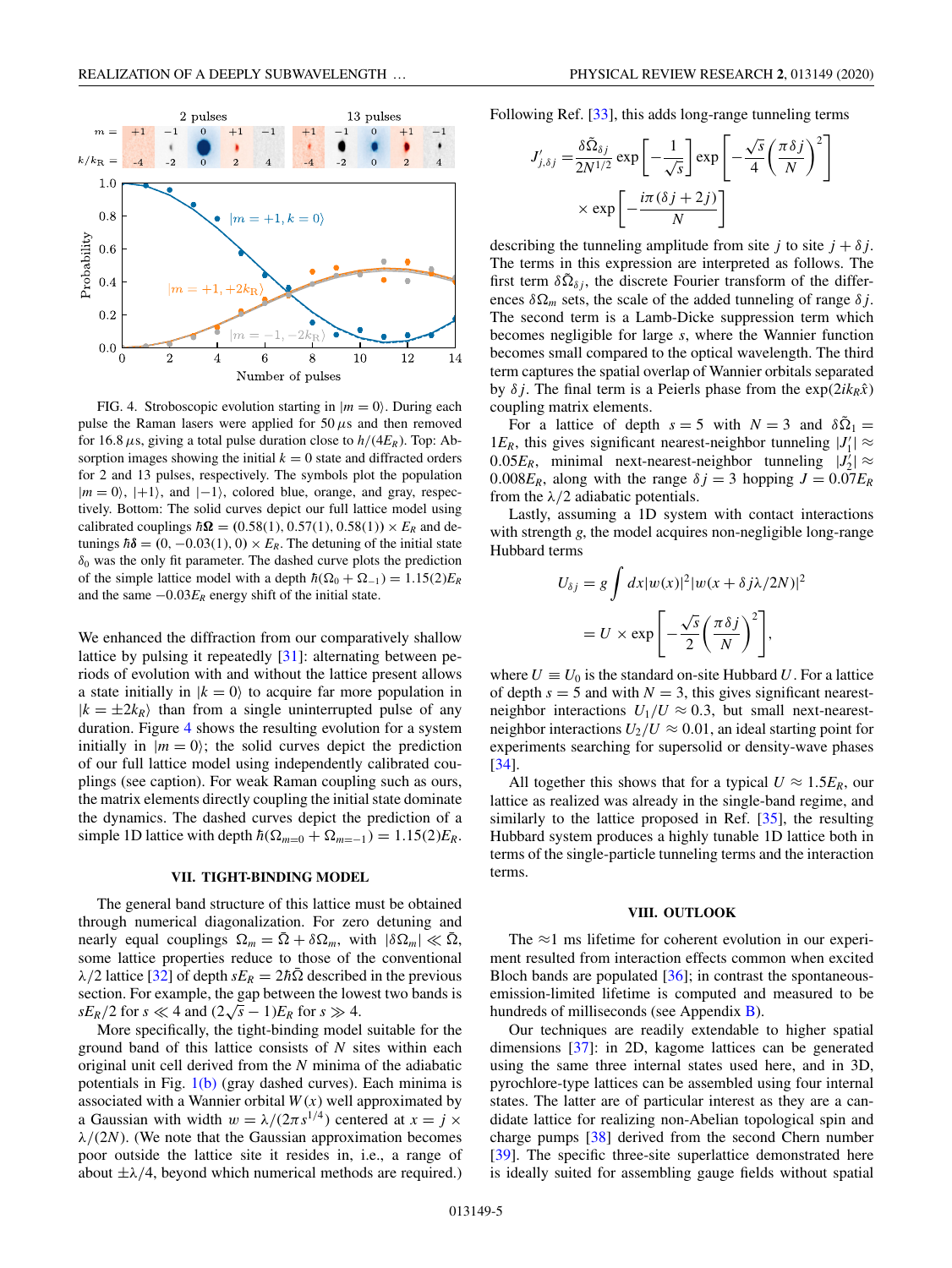<span id="page-5-0"></span>gradients [\[40\]](#page-6-0). In the broader setting, subwavelength optical structures may defeat the diffraction limit for lithography, using either nonclassical light [\[41\]](#page-6-0) or even coherent atomic dynamics [\[42\]](#page-6-0).

## **ACKNOWLEDGMENTS**

This work was partially supported by the AFOSR's Quantum Matter MURI, NIST, and the NSF through the PFC at JQI (Award No. 1430094). We are grateful for insights from the very detailed reading of our manuscript by G. Reid and Y. Yue.

# **APPENDIX A: FOURIER TRANSFORM SPECTROSCOPY**

Fourier transform spectroscopy is a technique used for measuring single-particle energies that relies on measuring the quantum-coherent evolution of a system subject to a quench of a Hamiltonian of interest  $\hat{H}$ . We consider a set of orthonormal states  $\{|\psi_i\rangle\}$  that fully span the accessible Hilbert space of the system and whose occupation probabilities are experimentally measurable. The time evolution of an arbitrary initial sate  $|\Psi_0\rangle = \sum_i a_i |\psi_i\rangle$  suddenly subjected to  $\hat{H}$  is  $|\Psi(t)\rangle = \sum_{i,j} a_i c_{i,j} e^{-i\vec{E_j t}/\hbar} |\psi'_j\rangle$ , where  $E'_j$  and  $|\psi'_j\rangle$  are the eigenenergies and eigenstates of  $\hat{H}$ , and  $c_{i,j}(t) = \langle \psi_i | \psi'_j \rangle$ . The probability of finding the system in a state  $|\psi_k\rangle$  of the measurement basis is

$$
P_k(t) = |\langle \psi_k | \Psi(t) \rangle|^2 = \left| \sum_{i,j} a_i c_{i,j} c_{j,k}^* e^{-iE'_j t/\hbar} \right|^2, \quad (A1)
$$

and can be written as a sum of oscillatory components

$$
P_k(t) = 1 + \sum_{i,j \neq l} 2|a_i^2 c_{i,j} c_{j,k} c_{i,l} c_{l,k}| \cos(2\pi f_{j,l} t), \quad (A2)
$$

where  $f_{j,l} = (E'_j - E'_l)/h$  is the frequency associated with the energy difference of two eigenstates of the Hamiltonian.

Fourier spectroscopy relies on measuring the  $P_k(t)$  as a function of time, and extracting the different frequency

components  $f_{j,l}$  directly by computing the discrete Fourier transform. The bandwidth and frequency resolution of the measurement are determined by the total sampling time and the number of samples. For *N* samples separated by a time interval  $\Delta t$ , the highest resolved frequency is  $f_{bw} = 1/2\Delta t$ and the frequency resolution is  $\Delta f = 1/\Delta t N$ .

### **APPENDIX B: SCATTERING RATE**

Following the calculation of the scattering rate at the magic-zero wavelength in Refs. [\[43,44\]](#page-6-0), we find that the scattering rate for a single beam with intensity  $I_0$  is

$$
\gamma_{\rm sc} = \frac{I_0 \,\omega_0^2 \,\alpha_0^2}{18\pi \,\epsilon_0^2 \,\hbar^3 \,c^4} \bigg(\frac{1}{\Delta_{\rm D1}^2} + \frac{2}{\Delta_{\rm D2}^2}\bigg)^2, \tag{B1}
$$

where  $\Delta_{D1}$  and  $\Delta_{D2}$  are the detuning of the laser from the *D*1 and *D*2 lines (the  $5S_{1/2}$  to  $5P_{1/2}$  or to  $5P_{3/2}$  transitions, respectively). The polarizability constant  $\alpha_0 = 3\epsilon_0 \hbar \lambda_{D2}^3 \Gamma_{D2}/8\pi^2$ , where  $\lambda_{D2}$  and  $\Gamma_{D2}$  are the resonant wavelength and natural linewidth of the *D*2 transition. Thus we have

$$
\gamma_{\rm sc} = 0.00897 \,\mathrm{s}^{-1} \,\frac{I_0}{(\mathrm{W}\,\mathrm{cm}^{-2})}.\tag{B2}
$$

For the two Raman beams here, we use  $I_0 = I^+ + I^-$ , where  $I^{-} = c\epsilon_0 \langle |\mathbf{E}_z^{-} + \mathbf{E}_x^{-} + \mathbf{E}_y^{-}|\rangle_t$ , where  $\langle \cdot \rangle_t$  denotes the time average.

For all measurements described in the article, we have  $\hbar\Omega_n \lesssim E_R$ , which alone provides an upper bound on *I*<sub>0</sub> and thus the photon scattering rate. We find  $I_0 < 500 \,\mathrm{W \, cm^{-2}}$ and  $\gamma_{\rm sc}$  < 4.5 s<sup>-1</sup>. Thus photon scattering does not hinder the utility of the Raman lattice presented here, as the scatteringlimited lifetime is greater than 200 ms.

We confirmed this theoretical description by illuminating our BEC by the Raman lasers, but tuned far from two-photon resonance, and observed a  $\approx$ 300 ms lifetime at intensities  $\approx$ 2 higher than present in this experiment. We therefore confirm that the observed lifetime in our lattice is limited from technical considerations, most likely relative phase noise on any of the Raman fields, not the in-principle limit from spontaneous emission.

- [1] M. Greiner, O. Mandel, T. Esslinger, T. W. Hansch, and I. Bloch, [Nature \(London\)](https://doi.org/10.1038/415039a) **[415](https://doi.org/10.1038/415039a)**, [39](https://doi.org/10.1038/415039a) [\(2002\)](https://doi.org/10.1038/415039a).
- [2] Z. Wu, L. Zhang, W. Sun, X.-T. Xu, B.-Z. Wang, S.-C. Ji, Y. Deng, S. Chen, X.-J. Liu, and J.-W. Pan, [Science](https://doi.org/10.1126/science.aaf6689) **[354](https://doi.org/10.1126/science.aaf6689)**, [83](https://doi.org/10.1126/science.aaf6689) [\(2016\)](https://doi.org/10.1126/science.aaf6689).
- [3] B. J. Bloom, T. L. Nicholson, J. R. Williams, S. L. Campbell, M. Bishof, X. Zhang, W. Zhang, S. L. Bromley, and J. Ye, [Nature \(London\)](https://doi.org/10.1038/nature12941) **[506](https://doi.org/10.1038/nature12941)**, [71](https://doi.org/10.1038/nature12941) [\(2014\)](https://doi.org/10.1038/nature12941).
- [4] R. Gupta, J. J. McClelland, P. Marte, and R. J. Celotta, [Phys. Rev. Lett.](https://doi.org/10.1103/PhysRevLett.76.4689) **[76](https://doi.org/10.1103/PhysRevLett.76.4689)**, [4689](https://doi.org/10.1103/PhysRevLett.76.4689) [\(1996\)](https://doi.org/10.1103/PhysRevLett.76.4689).
- [5] N. Lundblad, P. J. Lee, I. B. Spielman, B. L. Brown, W. D. Phillips, and J. V. Porto, [Phys. Rev. Lett.](https://doi.org/10.1103/PhysRevLett.100.150401) **[100](https://doi.org/10.1103/PhysRevLett.100.150401)**, [150401](https://doi.org/10.1103/PhysRevLett.100.150401) [\(2008\)](https://doi.org/10.1103/PhysRevLett.100.150401).
- [6] W. Yi, A. J. Daley, G. Pupillo, and P. Zoller, [New J. Phys.](https://doi.org/10.1088/1367-2630/10/7/073015) **[10](https://doi.org/10.1088/1367-2630/10/7/073015)**, [073015](https://doi.org/10.1088/1367-2630/10/7/073015) [\(2008\)](https://doi.org/10.1088/1367-2630/10/7/073015).
- [7] S. Nascimbene, N. Goldman, N. R. Cooper, and J. Dalibard, [Phys. Rev. Lett.](https://doi.org/10.1103/PhysRevLett.115.140401) **[115](https://doi.org/10.1103/PhysRevLett.115.140401)**, [140401](https://doi.org/10.1103/PhysRevLett.115.140401) [\(2015\)](https://doi.org/10.1103/PhysRevLett.115.140401).
- [8] M. Łącki, M. A. Baranov, H. Pichler, and P. Zoller, *Phys. Rev.* Lett. **[117](https://doi.org/10.1103/PhysRevLett.117.233001)**, [233001](https://doi.org/10.1103/PhysRevLett.117.233001) [\(2016\)](https://doi.org/10.1103/PhysRevLett.117.233001).
- [9] F. Jendrzejewski, S. Eckel, T. G. Tiecke, G. Juzeliūnas, G. K. Campbell, L. Jiang, and A. V. Gorshkov, [Phys. Rev. A](https://doi.org/10.1103/PhysRevA.94.063422) **[94](https://doi.org/10.1103/PhysRevA.94.063422)**, [063422](https://doi.org/10.1103/PhysRevA.94.063422) [\(2016\)](https://doi.org/10.1103/PhysRevA.94.063422).
- [10] Y. Wang, S. Subhankar, P. Bienias, M. Lacki, T.-C. Tsui, M. A. Baranov, A. V. Gorshkov, P. Zoller, J. V. Porto, and S. L. Rolston, [Phys. Rev. Lett.](https://doi.org/10.1103/PhysRevLett.120.083601) **[120](https://doi.org/10.1103/PhysRevLett.120.083601)**, [083601](https://doi.org/10.1103/PhysRevLett.120.083601) [\(2018\)](https://doi.org/10.1103/PhysRevLett.120.083601).
- [11] M. Weitz, G. Cennini, G. Ritt, and C. Geckeler, *[Phys. Rev. A](https://doi.org/10.1103/PhysRevA.70.043414)* **[70](https://doi.org/10.1103/PhysRevA.70.043414)**, [043414](https://doi.org/10.1103/PhysRevA.70.043414) [\(2004\)](https://doi.org/10.1103/PhysRevA.70.043414).
- [12] R. Zhang, N. V. Morrow, P. R. Berman, and G. Raithel, [Phys. Rev. A](https://doi.org/10.1103/PhysRevA.72.043409) **[72](https://doi.org/10.1103/PhysRevA.72.043409)**, [043409](https://doi.org/10.1103/PhysRevA.72.043409) [\(2005\)](https://doi.org/10.1103/PhysRevA.72.043409).